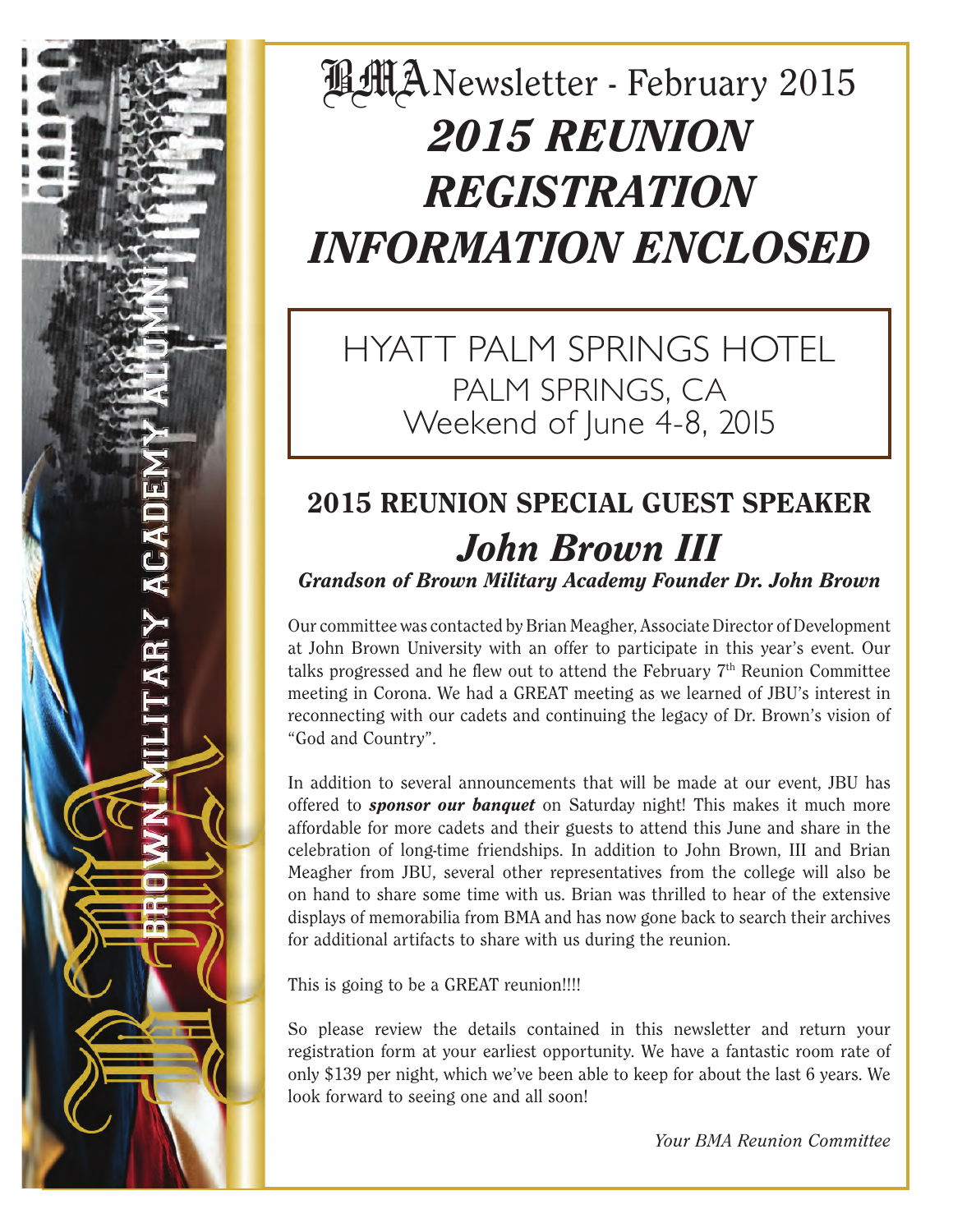#### *CHAIRMAN'S REPORT – RICHARD PARKER '64, CO-CHAIRMAN*

We had 2 terrific options before the Committee to consider for the location of the 2015 BMA Reunion. Our friend & co-Chairman, Nico Saad '56, graciously offered his hotel in Ensenada, Mexico. His hospitality created an affordable option that we considered long and hard, but after much discussion and feedback from other cadets, we found some of the transportation and documentation issues too great to overcome. This would have prevented many from participating and felt staying in the U.S. was the best approach to maximize participation. Always the gentleman, Nico said he understood and that he looked forward to seeing us in Palm Springs. Thank you, Nico! We hope all cadets will stop by for a few days at his San Nicolas Hotel when next visiting Ensenada.

The second option was to return to Palm Springs, the location of our 2011 Reunion that received such positive reviews for a little change of scenery. The deal was cinched when after several rounds of negotiation, the Hyatt Palm Springs lowered their rates from \$229+ per night down to \$139! The hotel is so perfectly located close to restaurants, shopping, casinos and golf that most people last time never moved their car the entire stay. And on Thursday evenings, Palm Springs has a Street Faire literally right outside the lobby doors on Palm Canyon Dr/ Hwy 111 that everyone who came early thoroughly enjoyed. We hope you will block out June 4 – 8, 2015 on your calendar now and plan to attend in June.

> *Richard Parker '64 Co-Chairman*

#### *MEMORABILIA*

One of the most interesting happenings we enjoy at our BMA Alumni Reunions is the outstanding BMA Memorabilia display. If you wish to donate anything or bring something to share, please be sure to contact Gary Moore '63 at garyRmoore@earthlink. net or at (626) 793-9379.

#### *TREASURER'S REPORT – RICHARD PARKER '64*

After paying for the last newsletter, making a \$1,500.00 deposit with the Hyatt Palm Springs hotel and paying our monthly bank service charges, the BMA Reunion Committee has \$2,127.21 in our account. This newsletter will further draw down our balance.

Again, I would like to thank all of you that have made donations to the Reunion treasury. It makes for many fewer sleepless nights!

> *- Richard Parker '61 Treasurer*

#### *CHARITABLE ORGANIZATIONS*

The Committee voted to hold a Raffle and 50/50 Drawing as we have done in the past to support the WOUNDED WARRIORS PROJECT®. This is a followup of our past contributions. We have honored the Wounded Warriors Project® and the Indian Code Talkers. Interestingly, since then Senate Majority Leader Harry Reid of Nevada assisted in honoring representatives of Native American tribes with Congressional Gold Medals during a ceremony on Capitol Hill, Washington D.C. Congress honored 33 Tribes for their service beginning in 1918 during World War I and later during World War II. More than 200 Code Talkers and their families were given individual awards. They used their language to create a code that the enemy could never figure out thus saving the lives of thousands of soldiers. Examples were 'Turtle' meant tank, 'Chicken Hawk' meant dive bomber, and 'Wo-La-Chee' represented the letter A.

Gifts for raffle or cash donations will be welcomed from the Alumni and you may contact Judy Parker if you wish to participate with a donation. Garnett Williams '61 has agreed to again handle the raffle as he did such a great job two years ago!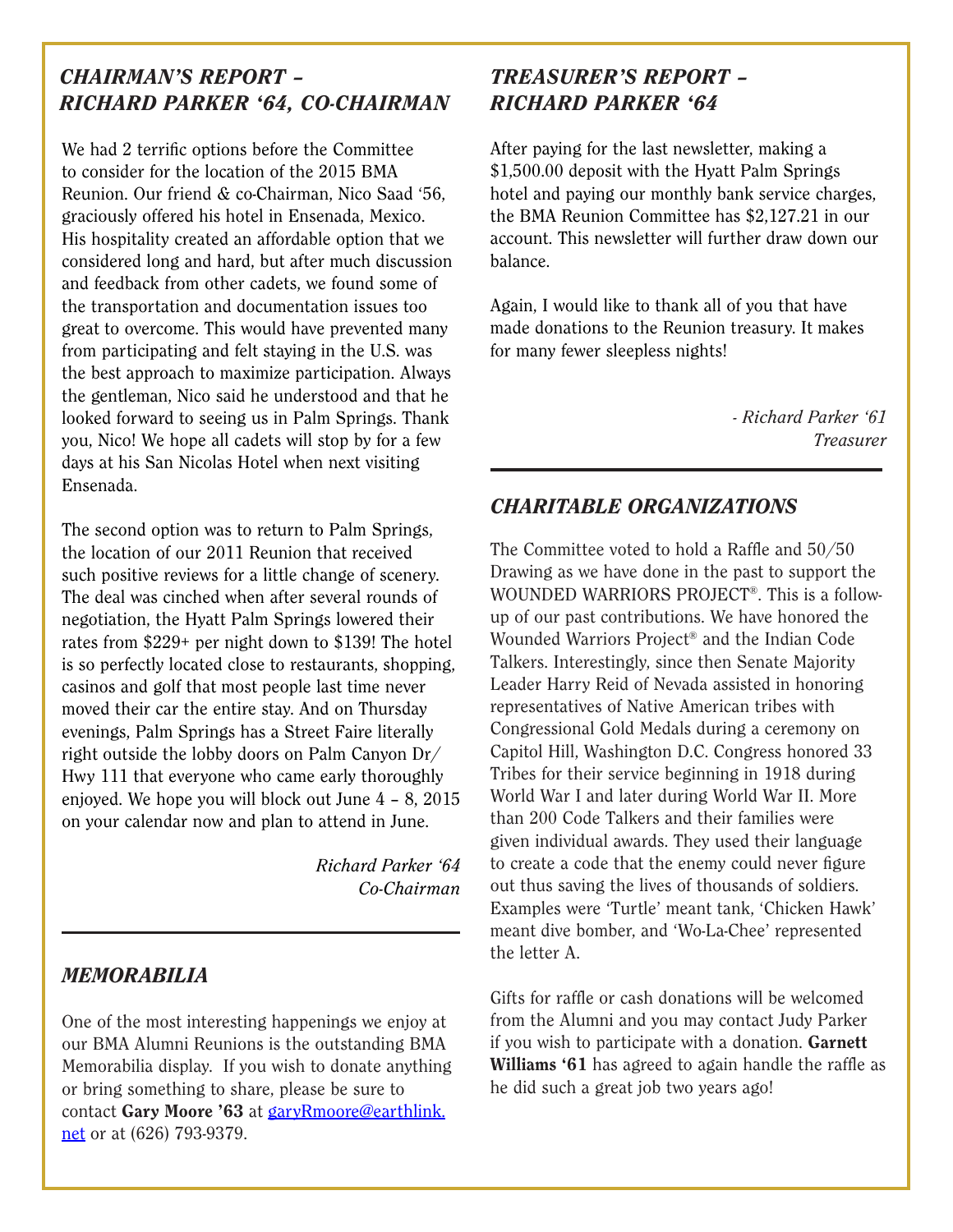

**197 renovated, spacious suites with** 

**or. in-room safe & hair dry Marble bathrooms with Portico products Complimentary shuttle to/from Palm** 

 **Bistro, Restaurant, Wine Lounge & Bar Nearby casino and lots of restaurants &** 

**Close to golf courses, walking & jogging** 

**nd parking** 

**HYATT** PA L M SPRINGS

**separate living room Large, private balconies with great views Plush Grand Bed™**

**Springs Airport**

**shopping**

**trails**

**Poolside cabanas**

FRIDAY A.M. Alumni Golf Event

Friday Registration Noon-5 p.m Hotel Lobby

> **SATURDAY** Memorial Site - TBA

**SATURDAY** Registration 10:00 a.m.-4:30 p.m. Hotel Lobby

**SATURDAY** Meet & Greet 10:00 a.m.-12:00 p.m. TBA

SATURDAY EVENING Cocktail Party & Dinner Buffet 5-10:00 p.m.

#### **REGISTER TODAY!**

The BMA Reunion Committee is pleased to announce the dates and location for our next reunion in 2015:

Thursday, June 4 – Monday June 8, 2015 Hyatt Palm Springs

> 285 North Palm Canyon Drive Palm Springs, CA

#### **Register TODAY!**





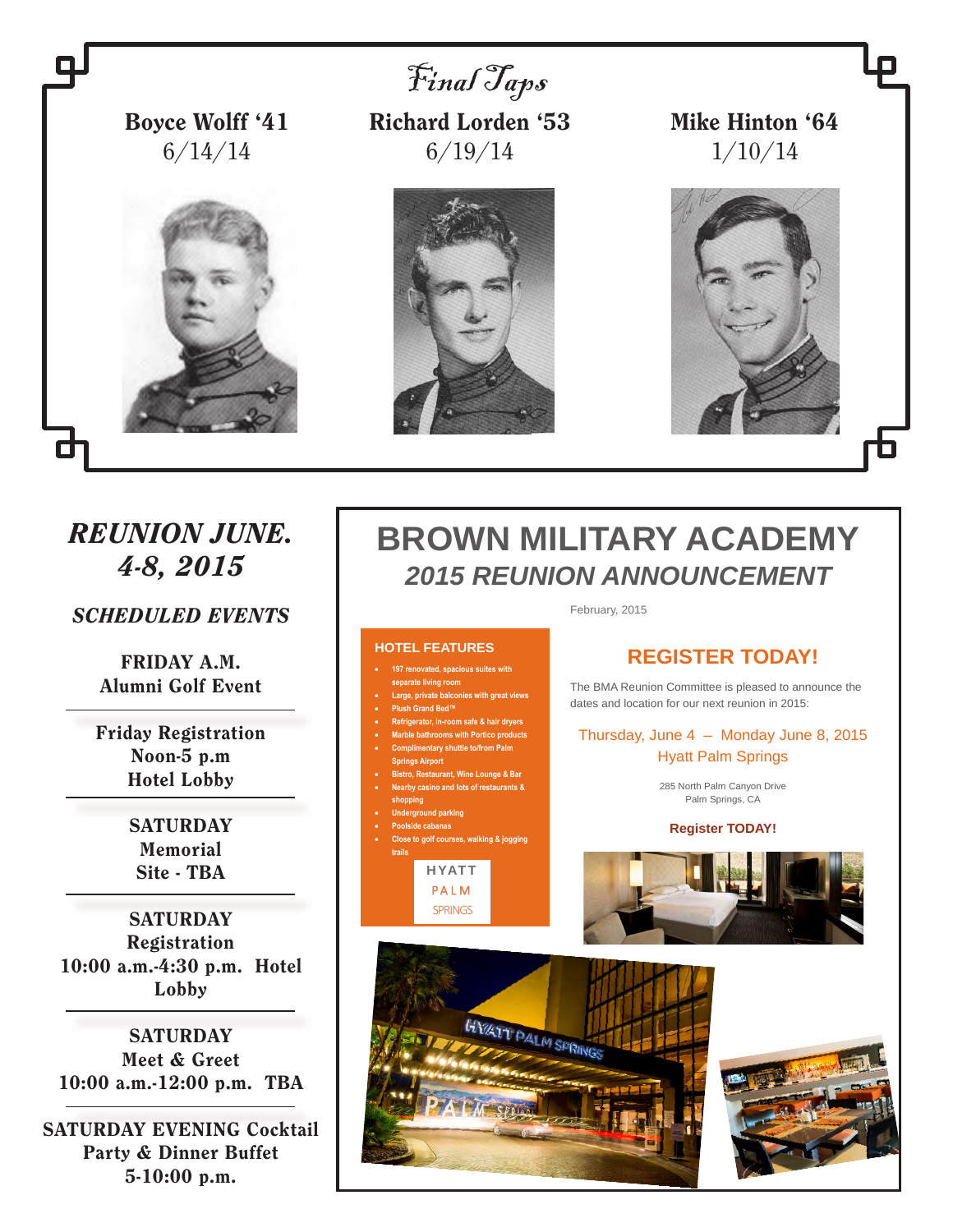Standard Mail US POSTAGE P A I D Permit #1 Redding, CA 96049

Brown Military Academy Alumni Assn. c/o Adjutant 308 Cortland Way Roswell, GA 30076-1381

ILITARY ACADEMY AUGHN

**ATTN: POSTMASTER RETURN SERVICE REQUESTED**

| Begistration in this issue                            | Roswell, GA 30076-1381<br>$c\verb / o Mjuitani, 308 Contian band$<br>Please clip and mail to: BMA Alumni Association,<br><b>EMAIL:</b>               |
|-------------------------------------------------------|------------------------------------------------------------------------------------------------------------------------------------------------------|
| <b>VINHOHITVO</b>                                     | <b>PHONE:</b>                                                                                                                                        |
| 'SONIHAS IVIVA NI                                     |                                                                                                                                                      |
| <b>SIOZ '8-F HNAP</b><br><b>SHAVCE SEFFAL STREVEN</b> | CITY, STATE, ZIP:<br><b>MAILING ADDRESS:</b>                                                                                                         |
| <b>BINAL</b>                                          | SPOUSE:                                                                                                                                              |
| NOTNA 31<br><b>Sall</b>                               | <b>CADET NAME:</b><br>Cadets, please share the info below:<br>AIM no to year to the mode not also the sup of our MIA<br>HETL US FIND MISSING CADETS! |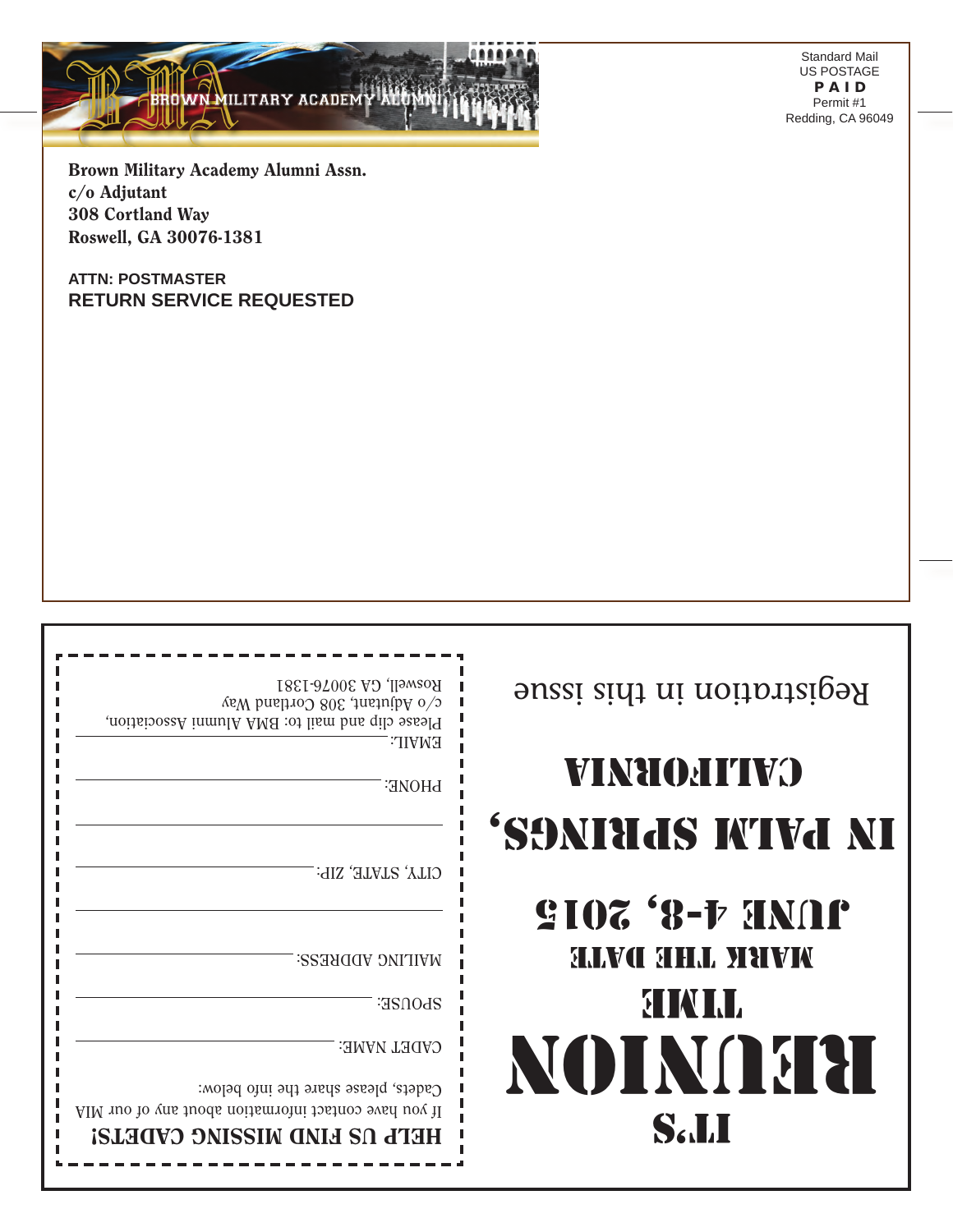#### **BMA REUNION REGISTRATION FORM THURSDAY, JUNE 4 - SUNDAY, JUNE 7, 2015**

**Hyatt Palm Springs**

285 N. Palm Canyon Dr., Palm Springs, CA

**Hotel Registration:** Contact the Hyatt Hotel Reservations at 1 800 233-1234. Request "Brown Military Academy Group" to receive discounted hotel & parking rates. **Reservations must be made by May 5, 2015.** After this date, reservations & rates are subject to availability and change.

**Rates:** \$139.00 per night. Available Thur, June 4 – Sun, June 7, 2015. **\$15 per night Resort Fee is WAIVED.**  Valet parking \$12.50 per night. Self parking not available. Street parking available behind the resort.

| <b>DATE</b> | <b>START TIME</b> | <b>END TIME</b> | <b>FUNCTION</b>           | <b>ROOM</b> |
|-------------|-------------------|-----------------|---------------------------|-------------|
| Fri, 6/5    | Morning           |                 | Alumni Golf Event         | Lobby       |
| Fri, 6/5    | 12 Noon           | 5:00 pm         | <b>Registration Table</b> | Lobby       |
| Sat, 6/6    | $8:30$ am         | $9:30$ am       | <b>Memorial Service</b>   | TBA         |
| Sat, 6/6    | $10:00$ am        | $4:30$ pm       | <b>Registration Table</b> | Lobby       |
| Sat, 6/6    | $10:00$ am        | 12:00 pm        | Meet & Greet              | <b>TBA</b>  |
| Sat, 6/6    | $5:00$ pm         | $6:30$ pm       | <b>Cocktail Party</b>     | TBA         |
| Sat, 6/6    | $6:30$ pm         | 10:00 pm        | <b>Dinner Buffet</b>      | TBA         |

#### **Schedule of Events**

#### **Register Now!**

| <b>Registration Fee:</b> Applicable to Cadets only                                                                                                                                                              | Self<br>\$25                             | Guest<br>n/a                                | Total<br>\$25 |  |  |  |  |
|-----------------------------------------------------------------------------------------------------------------------------------------------------------------------------------------------------------------|------------------------------------------|---------------------------------------------|---------------|--|--|--|--|
| Dinner Banquet: \$52.00 per person. FREE!                                                                                                                                                                       |                                          | <b>Compliments of John Brown University</b> |               |  |  |  |  |
| Please consider a <b>donation</b> to BMA Alumni:                                                                                                                                                                |                                          |                                             |               |  |  |  |  |
| <b>TOTAL:</b> (Make checks payable to <b>BMA Alumni Association</b> )<br>Due:<br>Mail to: Richard Parker '64, Treasurer<br>986 Colby Circle, Corona, CA 92880-7353<br>Tel: 951 734-7187 Email: usparker@att.net |                                          |                                             |               |  |  |  |  |
| Guest Name:<br>the control of the control of the control of the control of the control of the control of                                                                                                        |                                          |                                             |               |  |  |  |  |
| Years at BMA: _________________________                                                                                                                                                                         | Highest Rank: Name and Security Assembly |                                             |               |  |  |  |  |
| Bat. Staff: The Contract of the Contract of the Contract of the Contract of the Contract of the Contract of the                                                                                                 |                                          | Company: Color Guard:                       | Band:         |  |  |  |  |

**BMA Fundraising:** We will once again be auctioning items donated by our cadets to raise funds for the Wounded Warrior Project. If you would like to donate an item, please bring it with you for our auction on Saturday night. Ideas include Gift Baskets, Gift Cards, BMA memorabilia, round of golf, sport event tickets, wine, etc. All are welcome!!!!

**Golf Enthusiasts!** Skip Brown is coordinating our golf outing again this year for Friday morning. If you are interested in playing, please indicate below. We need to have an idea of how many would like to participate in order to determine which course and tee times that we need. Contact Skip Brown 714-891-8003 ext. 15 as soon as possible for details. If you leave a message, please include that you are calling about the BMA Golf event.

**□YES! Count me in**